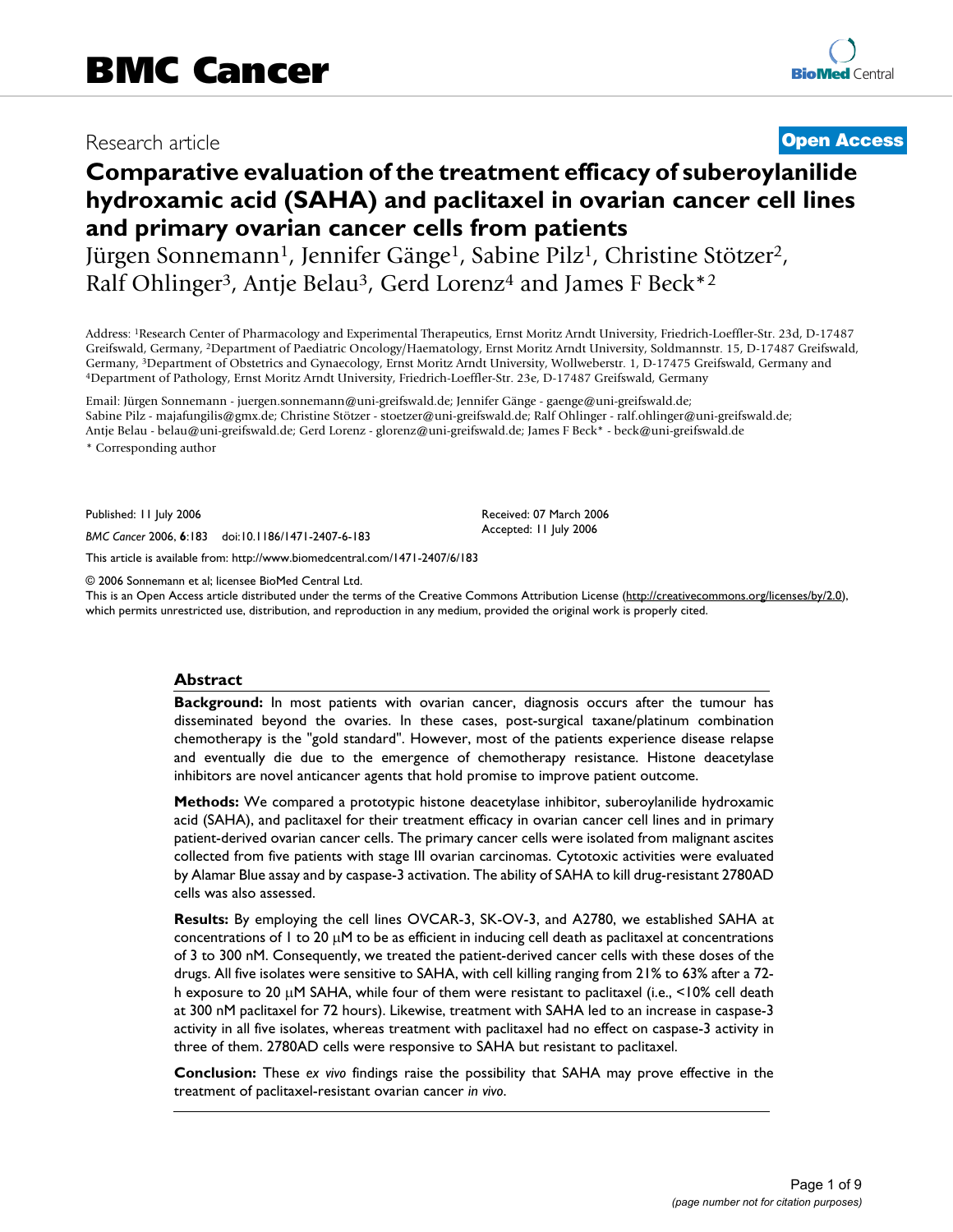# **Background**

Ovarian cancer is the most lethal gynaecological neoplasm, accounting for over 6% of deaths from cancer in women [1]. The standard treatment is a combination of surgery and chemotherapy, the latter usually consisting of a taxane/platinum combination. By this regimen, initial response rates of more than 80% are achieved [2]. Unfortunately, in the vast majority of women, diagnosis occurs after the disease has already disseminated beyond the ovaries. These patients typically relapse and eventually die as the tumours become refractory to treatment. Actually, drug resistance is supposed to account for therapy failure and death in more than 90% of ovarian cancer patients with advanced-stage at diagnosis [3]. Novel treatment strategies to overcome drug resistance, thus, are urgently needed.

Drug resistance is generally associated with altered gene expression in the drug-resistant cancer cells in comparison to the drug-sensitive cancer cells. Typically, resistant tumour cells show an upregulation of antiapoptotic proteins and a downregulation of proapoptotic proteins, resulting in a ratio of anti- to proapoptotic proteins favouring survival, as well as an elevated expression of drug efflux pumps, such as P-glycoprotein (Pgp) [4]. In ovarian cancer, cDNA microarray analyses of cisplatinresistant sublines of KF-1 cells [5] and paclitaxel-resistant sublines of SK-OV-3 cells [6] have demonstrated transcriptional changes in genes coding for such proteins. Hence, treatment strategies aiming at reversing the aberrant expression of genes involved in drug response could prove effective in the management of drug-resistant ovarian cancer.

At present, considerable attention focuses on the role of epigenetic modifications in carcinogenesis and the development of drug resistance. As such, histone hypoacetylation has recently been recognized as an important type of epigenetic alteration in human cancers [7]. Histone hypoacetylation, which is associated with condensed chromatin structure and gene silencing, is the result of the aberrant actions of histone acetyltransferases and histone deacetylases. Inhibitors of histone deacetylases (HDIs) are currently emerging as a promising new class of anticancer agents: they can reactivate gene expression and prevent proliferation, activate differentiation, and/or induce apoptosis of tumour cells [8]. In so doing, they e.g. reactivate gene expression of dormant tumour suppressor genes, such as *CDKN1A* (*p21*) [9].

The potent antitumour activity of HDIs has been observed in cell lines originating from different types of human cancers as well as in studies on mice xenograft models of human neoplasia [10]. Importantly, HDIs have been shown both *in vitro* and *in vivo* to affect cancer cells while leaving normal cells comparatively unscathed [11,12]. In addition, the clinical potential of these agents has been documented by several Phase I trials of different HDIs in patients with solid tumours or leukaemias [13-18]. With respect to ovarian cancer, several preclinical studies have demonstrated the anticancer efficacy of various HDIs in cell lines *in vitro* [19-23] and in cell lines implanted into nude mice [24,25]. However, no information is available about the potential effectiveness of HDIs in primary ovarian cancer cells from patients. Herein, we demonstrate efficient *ex vivo* activity of the HDI suberoylanilide hydroxamic acid (SAHA) in patient-derived ovarian cancer cells, which display only marginal responsiveness to paclitaxel.

# **Methods**

# *Cell culture*

OVCAR-3, SK-OV-3, A2780 and 2780AD ovarian carcinoma cells were kindly provided by Dr. J. Braunger (Altana Pharma, Konstanz, Germany). SK-OV-3 cells were maintained in McCoy's 5a. OVCAR-3, A2780, and 2780AD cells were maintained in RPMI 1640. The medium of OVCAR-3 cells was supplemented with 1.5 g/ l sodium bicarbonate, 1.0 mM sodium pyruvate, and 0.01 mg/ml bovine insulin; the medium of 2780AD cells was supplemented with 2.2 µM doxorubicin (Sigma, Deisenhofen, Germany). All media were supplemented with 10% fetal calf serum, 2 mM L-glutamine, 100 units/ml penicillin G sodium, and 100 µg/ml streptomycin sulphate (media and supplements were purchased from Biochrom, Berlin, Germany). Cells were cultivated at 37°C in a humidified 5%  $CO<sub>2</sub>$  incubator and routinely passaged when 90–95% confluent. Cell viability was determined by the trypan blue exclusion test. Cells were regularly inspected to be free of *Mycoplasma* with *Mycoplasma* detection reagents from Roche (Mannheim, Germany).

#### *Isolation of primary ovarian cancer cells from ascites*

The use of patient samples was approved prior to the initiation of these studies (University of Greifswald, Research Ethics Committee), and all patients signed consent forms. Ovarian cancer cells were isolated from malignant ascites collected from patients with stage III ovarian carcinomas. Of the five patients whose cells were used in this study, four were untreated, and one had been treated with a single dose of paclitaxel/carboplatin (isolate ASC-OC-4). The four untreated patients were subsequently treated with a palitaxel/carboplatin combination according to the standard protocol for the management of ovarian cancer.

The ascitic fluid was centrifuged at 3000 rpm at room temperature for 10 minutes, and the cellular pellet was washed twice in PBS. The pellet was resuspended in Ham's F12K medium (Biochrom) supplemented with 10% fetal calf serum, 2 mM L-glutamine, 100 units/ml penicillin G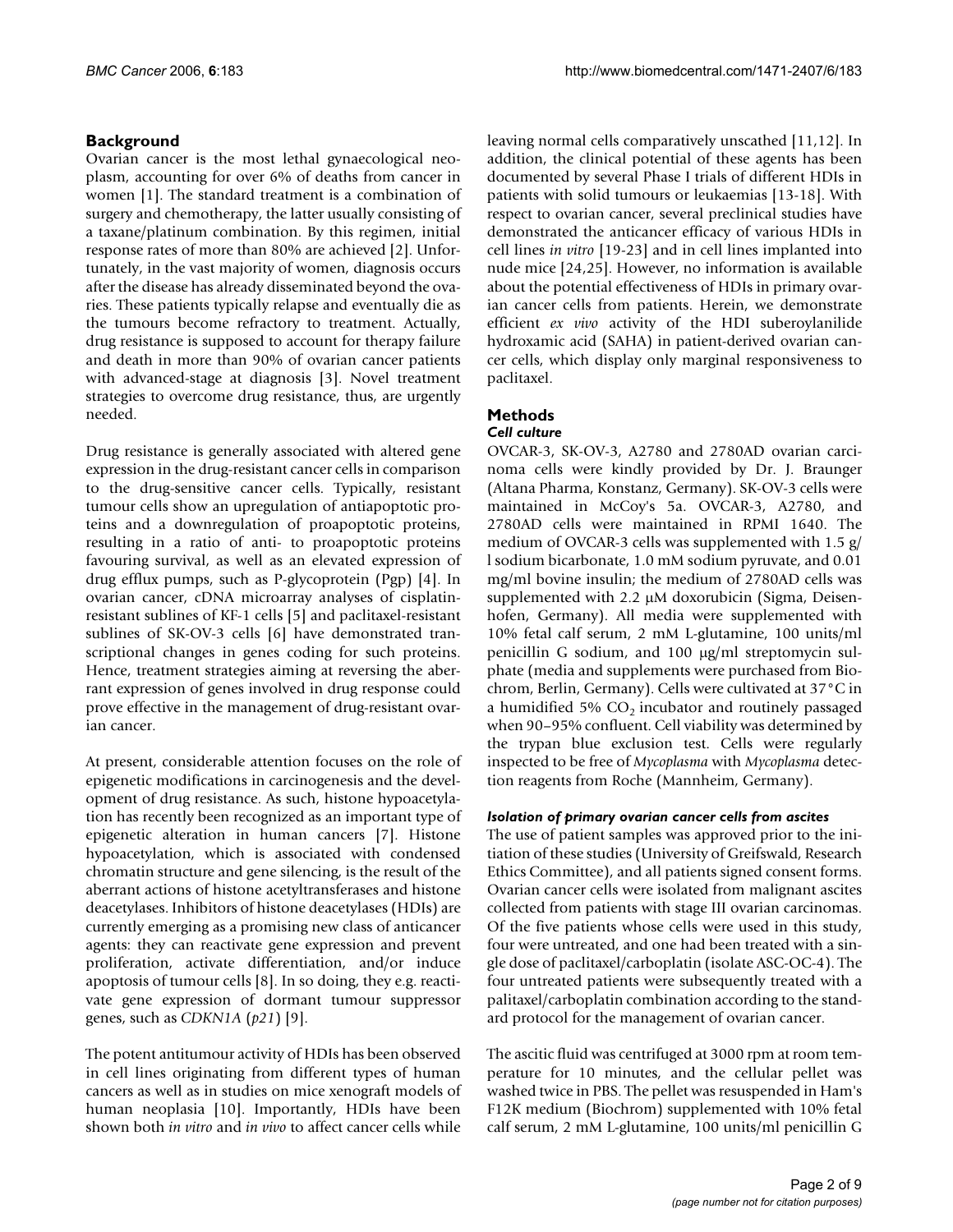sodium, and 100 µg/ml streptomycin sulphate, and plated in T75 flasks. Ascitic fluid typically contains a considerable number of blood cells; however, they do not impede cell plating. After 3–4 weeks of culture, purity of the ovarian carcinoma cells was at least 80%. All experiments described here were performed at culture passages 4–7.

### *Cytotoxicity assay*

The assays were performed in quadruplicate in 96-well flat-bottom microtiter plates. After a 72-h incubation with either SAHA (Alexis, Grünberg, Germany) or paclitaxel (Sigma), 1/10 volume of Alamar Blue (Biosource, Solingen, Germany) solution was added and cells incubated at 37°C for an additional 3 hours. The absorbance of the wells was measured at 560/595 nm using a Wallac Victor (Perkin Elmer, Rodgau-Jügesheim, Germany) fluorometer. Results are expressed as a percentage of relative cell numbers of control cells.

# *Caspase-3 activity*

Caspase-3 activity was measured 24 hours after treatment with drugs using the synthetic fluorogenic substrates Ac-DEVD-AFC (Bachem, Heidelberg, Germany). Cells were lysed in 10 mM Tris-HCl, 10 mM  $\text{NaH}_2\text{PO}_4/\text{NaHPO}_4$  (pH 7.5), 130 mM NaCl, 1% Triton-X-100, and 10 mM  $Na<sub>4</sub>P<sub>2</sub>O<sub>7</sub>$  and then incubated with 20 mM Hepes (pH 7.5), 10% glycerol, 2 mM DTT and 25 µg/ml Ac-DEVD-AFC at 37°C for 2 hours. The release of trifluoromethylcoumarin (AFC) was analyzed on a Wallac Victor fluorometer using an excitation/emission wavelength of 390/510 nm. Relative caspase activities were calculated as a ratio of emission of treated cells to untreated cells.

# *Cytofluorometric analysis of cell death*

To determine cell death, cells were harvested after a 72-h cultivation in the presence of drugs, followed by a 5-min incubation in 2 µg/ml propidium iodide (PI) (Sigma) in PBS at 4°C in the dark. PI uptake was assessed by flow cytometry analysis on a Becton Dickinson (Heidelberg, Germany) FACSCalibur using CellQuest software. 10,000 cells were analyzed in each sample; data were gated to exclude debris. Cyclosporine A (CsA; Alexis) was applied 1 hour before treatment with SAHA or paclitaxel, respectively.

# *Western blot analysis*

Cell were lysed on ice for 15 minutes in 40 mM Tris-HCl (pH 7.4), 150 mM NaCl, 1% Triton X-100, 0.5% sodium deoxycholate, and 0.1% SDS supplemented with a protease inhibitor cocktail (Roche) followed by brief sonification. Protein concentration was assayed using bicinchoninic acid (Pierce, Rockford, IL, USA) according to the manufacturer's instructions. For immunoblotting, 30 µg of total cellular protein per lane were separated by standard SDS-PAGE on 15% gels and electrophoretically transferred to PVDF membranes (Millipore, Eschborn, Germany). After blocking in PBS containing 5% dry milk and 0.05% Tween 20, acetylated histone H3 was immunodetected rabbit anti-acetylated histone H3 (dilution 1:10,000; Upstate Biotechnology, Lake Placid, NY, USA) polyclonal antibodies. Peroxidase-conjugated goat antirabbit IgGs (dilution 1:12,500; Dianova, Hamburg, Germany) followed by enhanced chemiluminescence (Amersham Biosciences, Freiburg, Germany) were used for detection.

# **Results**

#### *Comparison of the cytotoxic activities of SAHA and paclitaxel on ovarian cancer cells*

Initially, we compared the cytotoxic activities of SAHA and paclitaxel by employing the ovarian carcinoma cell lines OVCAR-3, SK-OV-3, and A2780. SAHA (1–20 µM) and paclitaxel (3–300 nM) were applied in the same concentration range as has been used in other in vitro studies on these agents. Cytotoxicity was monitored by Alamar Blue assay. For all three cell lines, we observed a concentration-dependent cytotoxic effect with increasing doses of the two compounds (Fig. 1A). After treatment with 20 µM SAHA for 72 hours, 45–69% of cells remained viable; after 72 hours of culture with 300 nM paclitaxel, cell viability amounted to 53–75%. Hence, at the concentrations applied, SAHA and paclitaxel induced comparable cytotoxicity in the three cell lines tested.

To compare the potential activities of SAHA and paclitaxel against ovarian carcinoma cells *ex vivo*, we performed cytotoxicity assays with cell isolates from five patients with ovarian cancer. Four of the five ascites samples were obtained from untreated patients, one had been treated with a single dose of carboplatin/paclitaxel (ASC-OC-4). As shown in Fig 1B, SAHA evoked a dose-dependent cytotoxic effect in all five isolates. A 72-h exposure to 20  $\mu$ M SAHA resulted in 21% (ASC-OC-1) to 63% (ASC-OC-4) cell killing. In contrast, four of the five isolates were resistant to paclitaxel (i.e., <10% cell death at 300 nM paclitaxel for 72 hours). Only isolate ASC-OC-4 was susceptible to this agent, with 21% cell killing observed at 72 hours by 300 nM of paclitaxel. These *ex vivo* observations were in part reflected by the clinical outcome of the chemotherapy: the four patients who had been chemotherapeutically naive at the time of ascites fluid removal were subsequently treated with six cycles of a paclitaxel/carboplatin combination therapy (paclitaxel at a dose of 175 mg/m2 and carboplatin at area under the concentrationtime curve of 5 mg/ml/min); in two of them (ASC-OC-1 and -3), no sign of response to treatment was noted.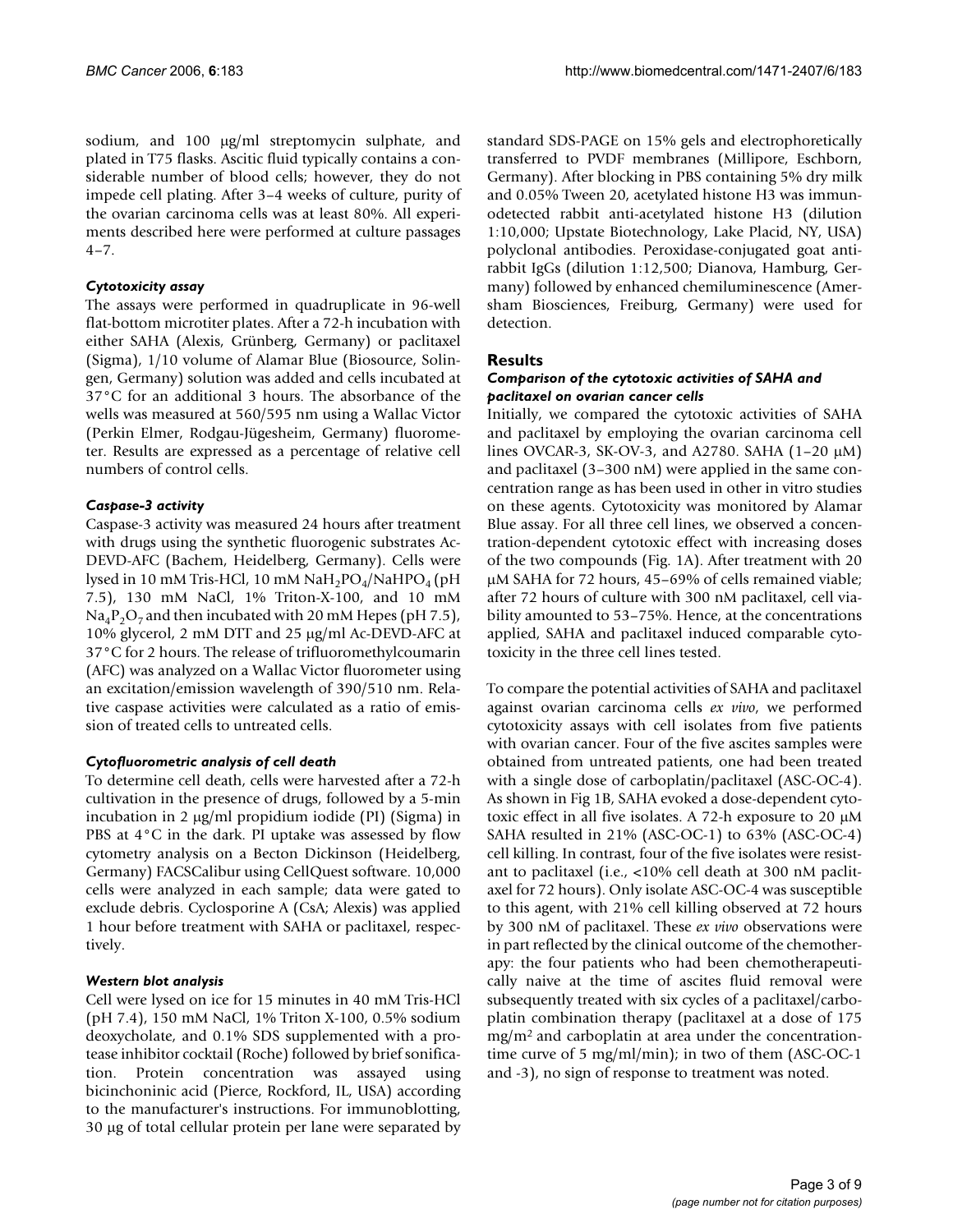

Cytotoxic activity of SAHA and paclitaxel on ovarian cancer cells. **A**, ovarian cancer cell lines; **B**, patient-derived ovarian cancer cells. Cells were incubated with SAHA or paclitaxel for 72 hours, and cytotoxic effects were assessed by Alamar Blue assay. Cell viabilities are expressed as the ratio of absorbance of treated to untreated cells. Means ± SD of 2 (ASC-OC-1), 3 (ASC-OC-2 to ASC-OC-5), or 4 (cell lines) independent experiments in quadruplicates are shown.

# *Comparison of the caspase-3-activating potencies of SAHA and paclitaxel*

The activation of caspase-3 is a hallmark of apoptotic cell death in many cell types [26]. Accordingly, its activity is considered as an appropriate measure of cytotoxic responsiveness. We assessed whether SAHA and paclitaxel would activate caspase-3 in ovarian cancer cells. First, we examined caspase-3 activities in OVCAR-3, SK-OV-3, and A2780 cells: both SAHA and paclitaxel activated caspase-3 in a concentration-dependent fashion in all three cell lines (Fig. 2A). Second, we analyzed SAHA and paclitaxel for their caspase-3-activating potencies in the patientderived ovarian cancer cells. As displayed in Fig. 2B, a 24 h treatment with SAHA led to a dose-dependent increase in caspase-3 activity in all five isolates, while a 24-h treatment with paclitaxel had no effect on caspase-3 activity in three of them.

# *Assessment of the cytotoxic effects of the combination of SAHA and paclitaxel on ovarian cancer cells*

HDIs have been shown to favourably interact with other treatment regimen, such as ionising radiation or chemotherapy [10]. We thus evaluated whether SAHA would cooperate with paclitaxel in exerting cytotoxic effects on ovarian cancer cells. OVCAR-3 and SK-OV-3 cells were pretreated with 0.5, 1, or 2  $\mu$ M SAHA for 4 hours, and cultured with paclitaxel for further 72 hours. Cytotoxicity was examined by Alamar Blue assay. As presented in Fig. 3, the combined treatment of SAHA and paclitaxel led to an additive effect in SK-OV-3 cells and a less-than-additive effect in OVCAR-3 cells.

#### *Comparison of SAHA and paclitaxel to induce cell death in drug-resistant ovarian cancer cells*

Resistance to chemotherapy is frequently associated with the overexpression of ATP-binding cassette drug trans-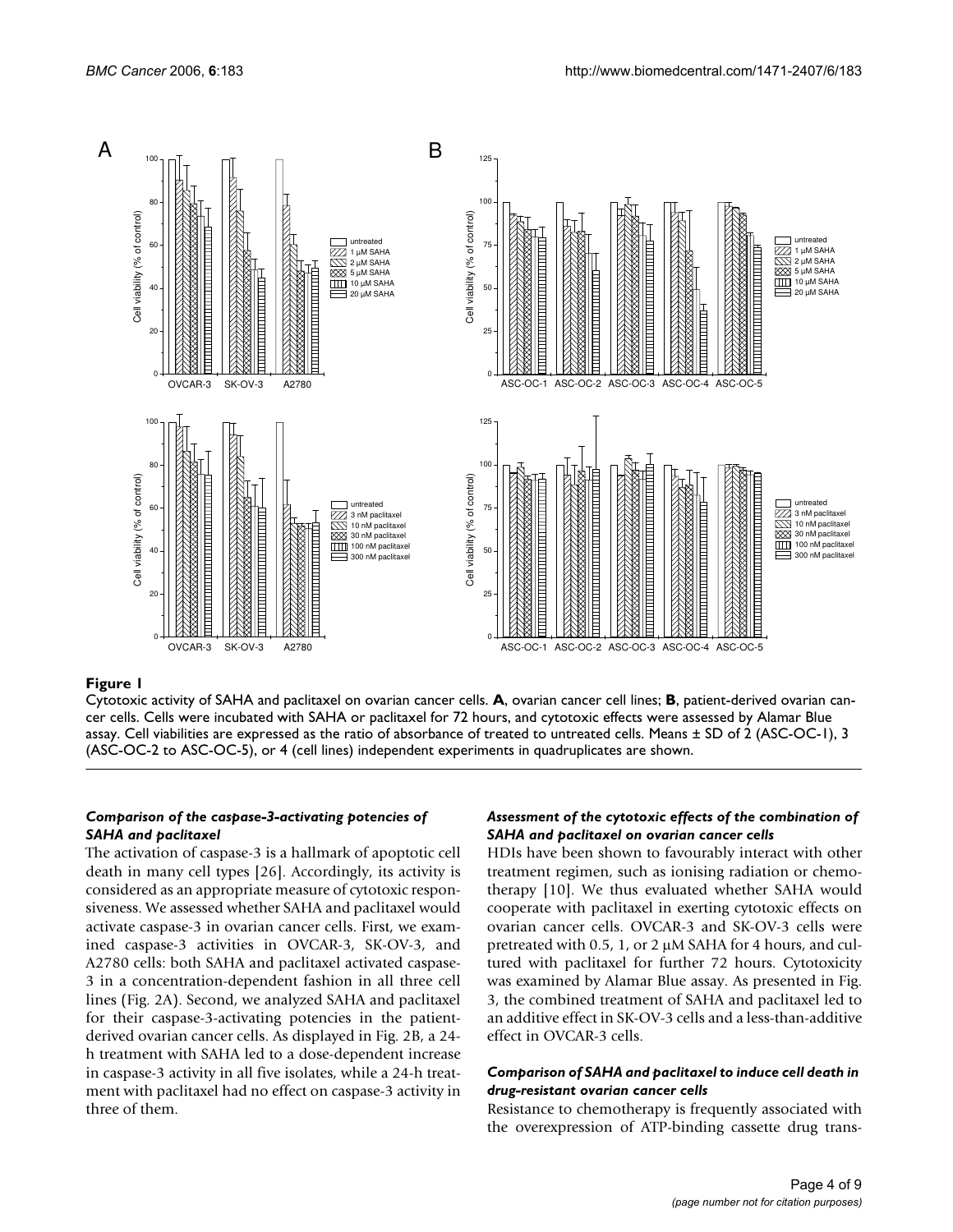

Effect of SAHA and paclitaxel on caspase-3 activity in ovarian cancer cells. **A**, ovarian cancer cell lines; **B**, patient-derived ovarian cancer cells. Cells were incubated with SAHA or paclitaxel for 24 hours, and caspase-3 activity was measured using the fluorogenic substrate Ac-DEVD-AFC. Relative caspase-3 activities are the ratio of treated cells to untreated cells. Means  $\pm$  SD of 1 (ASC-OC-2 SAHA), 2 (ASC-OC-1, ASC-OC-2 paclitaxel, ASC-OC-4), or 3 (ASC-OC-3, ASC-OC-5, cell lines) independent experiments are shown.

porter proteins like Pgp [27]. To investigate the role of Pgp overexpression for the responsiveness of ovarian cancer cells to SAHA and paclitaxel, we employed a drug-resistant variant of the A2780 cell line, the Pgp-overexpressing 2780AD cells [28]. Fig. 4 shows that 2780AD cells were totally resistant to paclitaxel at the doses applied (100 nM paclitaxel for 72 hours). In contrast, a 72-h treatment with SAHA evoked a pronounced cytotoxic effect on these cells, with up to 49% cell killing. In addition, we assessed whether the paclitaxel resistance as well as the SAHA sensitivity could be modulated by the Pgp inhibitor CsA. As demonstrated in Fig. 4, preadministration of 10 µM CsA potently restored the cytotoxic activity of paclitaxel on 2780AD cells, resulting in up to 59% cell death. With respect to SAHA, CsA caused a moderate enhancement of cell killing in 2780AD cells, with a maximum 2.6-fold amplification of SAHA's cytotoxicity being observed at 2 and 5 µM SAHA.

#### *SAHA treatment leads to histone hyperacetylation in ovarian cancer cells*

The effect of SAHA on histone acetylation was examined in order to confirm that it had effectively inhibited the enzymatic activity of histone deacetylases. Firstly, OVCAR-3, SK-OV-3, and A2780 cells were incubated with 10 µM SAHA or 100 nM paclitaxel for 24 hours, and the acetylation status of histone H3 was analyzed by Western blot using an acetylated H3-specific antibody: treatment with SAHA induced histone H3 hyperacetylation in all three cell lines (Figure 5). Secondly, three of the five ascites samples were exposed to either 5 or 20 µM SAHA (ASC-OC-1 and -3) or to 20 µM SAHA or 100 nM paclitaxel (ASC-OC-2) for 24 hours: SAHA induced a dosedependent accumulation of acetylated histone H3 in the patient-derived cancer cells. Paclitaxel had no effect on the acetylation status of H3, neither in the cell lines nor in the ascites sample tested.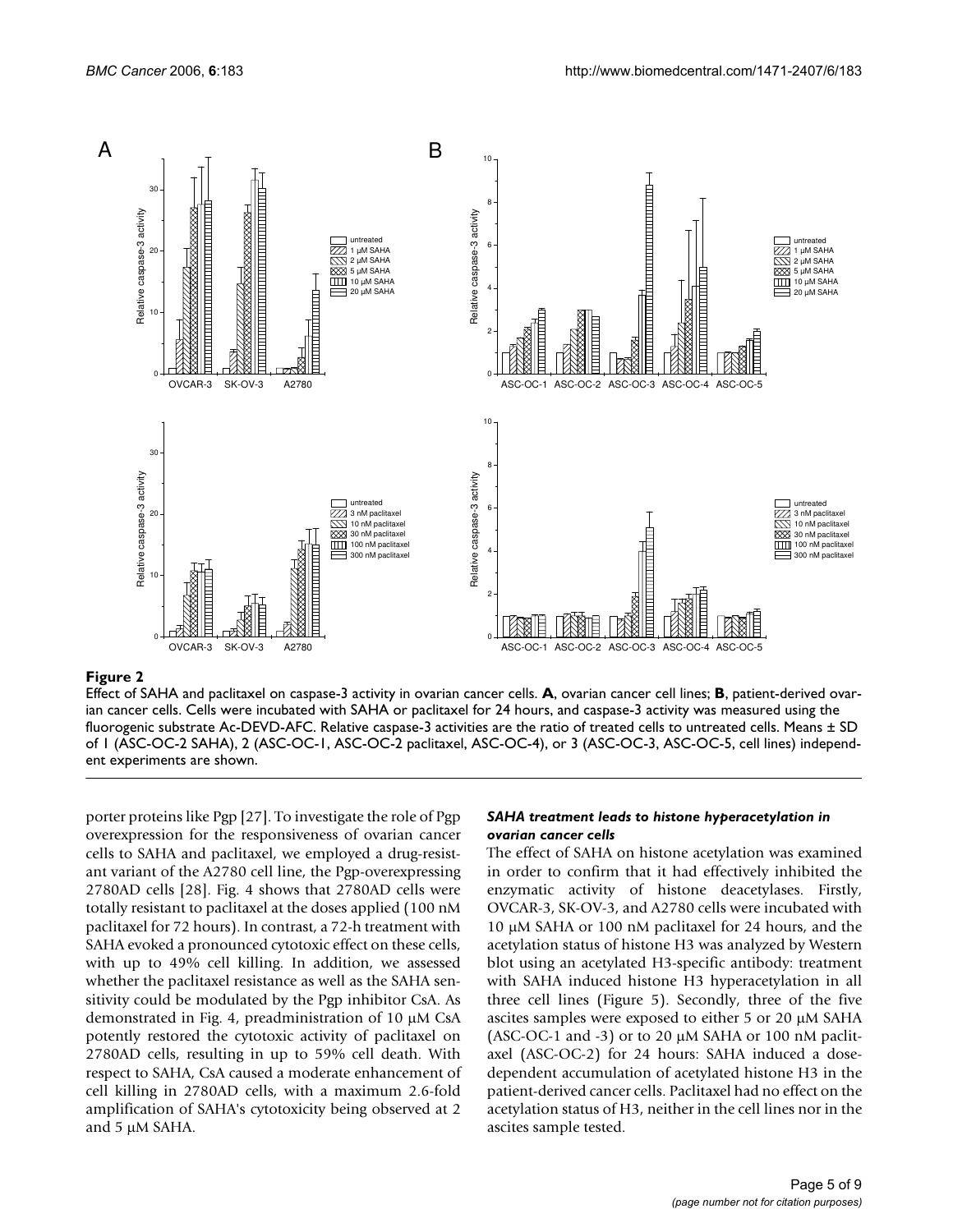

Combination effect of SAHA and paclitaxel on ovarian cancer cells. Four hours after treatment with SAHA, OVCAR-3 and SK-OV-3 cells were exposed to paclitaxel for further 72 hours. Cytotoxic effects were assessed by Alamar Blue assay. Cell viabilities are expressed as the ratio of absorbance of treated to untreated cells. Means ± SD of 3 independent experiments in quadruplicates are shown.

# **Discussion**

To the best of our knowledge, this is the first study that systematically compares an HDI and a conventional chemotherapeutic agent for their treatment efficacy in patient-derived cancer cells. HDIs hold promise as a powerful new generation of anticancer drugs. Numerous *in vitro* and animal studies have demonstrated that they can induce differentiation and apoptosis, inhibit cell proliferation, and exert immune stimulatory and antiangiogenic activities [reviewed in [7,8,10,29]]. HDIs have also been shown to enhance the antitumour efficiency of other therapeutic regimens, such as ionizing radiation or chemotherapy. In addition, early-phase clinical trials indicate that HDIs have anticancer activity in a variety of solid and haematological malignancies. However, despite all these studies supporting the development of HDIs for clinical use, no superiority of these agents over conventional antineoplastic agents has yet been directly proven. Here we present evidence that SAHA might be more effective than paclitaxel in the treatment of ovarian cancer.

In order to establish the doses of SAHA and paclitaxel that would induce comparable cell killing in ovarian cancer cells, we initially monitored the cytotoxic activity of these compounds in three ovarian cancer cell lines. SAHA at concentrations of 1 to 20  $\mu$ M was found to be as efficient in eliciting cell death as paclitaxel at concentrations of 3 to 300 nM. The killing efficiency of the latter was observed to saturate at 100 to 300 nM. This observation is in concordance with findings in clinical studies, in which paclitaxel did not seem to show dose-related efficacy in patients with ovarian cancer [30]. In the patient-derived ovarian cancer cells, SAHA and paclitaxel were of very different effectiveness: while all five isolates responded to

SAHA, four of them were unresponsive to paclitaxel. This observation made *ex vivo* had a correlative *in vivo*: two patients were resistant to paclitaxel/carboplatin treatment. However, the number of patient samples used was rather small; thus, this study should not be generalised without additional analyses. The doses of SAHA required to induce cell death in the patient-derived cells were relatively high (5–20 µM); these concentrations would be difficult to achieve in patients without severe toxic side effects [16,18]. Yet, this limitation may be overcome by intraperitoneal administration of SAHA allowing to increase the dose without increasing systemic adverse side effects. An advantage of intraperitoneal chemotherapy in the treatment of ovarian cancer has already been demonstrated in clinical trials [31-33]. Since HDIs have been shown to cooperate with other treatment regimen in exerting antitumour effects [10], we also assessed whether SAHA would enhance the cytotoxic activity of paclitaxel in ovarian cancer cells. Yet, no more than additive effects were seen with this combination treatment. However, this observation is consistent with recent studies, which show that pretreatment with HDIs can enhance the cytotoxicity of DNA-targeting agents such as etoposide, but not that of drugs which do not target the DNA, like the antimetabolite 5-fluorouracil or the microtubule-active vincristine [34,35].

Treatment failure in ovarian cancer therapy is largely due to chemotherapy resistance [3]. One hallmark of chemoresistance is the overexpression of the Pgp drug efflux pump, which confers resistance to a variety of drugs including the taxanes [27]. Here, we have demonstrated that Pgp-overexpressing 2780AD cells are indeed fully resistant to paclitaxel but sensitive to SAHA. This is con-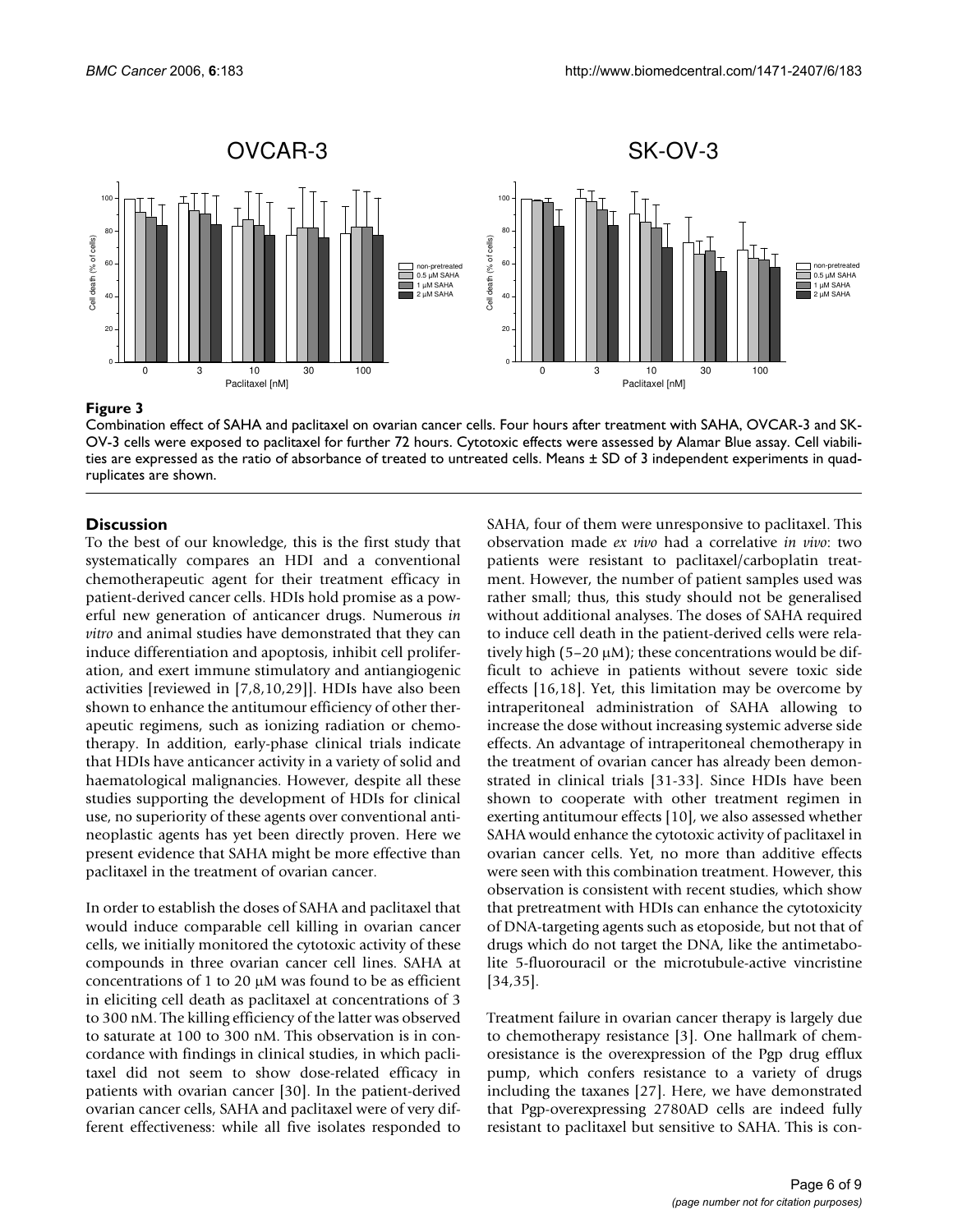

Effect of SAHA and paclitaxel on drug-resistant 2780AD cells. CsA was applied 1 hour before SAHA or paclitaxel, cells were then incubated for 72 hours. Cell death was determined by cytofluorometric analysis of PI uptake. Means ± SD of 3 independent experiments are shown.

sistent with previous findings in which SAHA was shown to induce cell death in Pgp-expressing T-cell leukaemia and colon carcinoma cells [36,37]. So, our data on ovarian cancer cells further substantiate that SAHA is capable of killing cancer cells irrespective of their Pgp status. How-



# **Figure 5**

Effect of SAHA and paclitaxel on the acetylation status of histone H3. Cells were treated with SAHA or paclitaxel for 24 hours. Total protein (30 µg) was separated by a 15% polyacrylamid gel. Western blot analyses were performed with antibodies against acetylated histone H3.

ever, although Pgp expression correlates to chemoresistance *in vitro*, its *in vivo* significance in ovarian cancer is unclear [3]. But as histone hypoacetylation is involved in the silencing of a number of chemotherapeutic sensitivity genes, a concerted reexpression of such genes – as accomplished by SAHA as well as other HDIs – holds promise to overcome resistance [38].

The importance of caspases for SAHA- [39] as well as for paclitaxel-induced cell death is a controversial issue. Some reports point to a critical role of caspases for SAHA-mediated cell death [35,40,41], whereas others suggest a caspase-independent mechanism [37,42]. Likewise, paclitaxel-triggered cell death has been reported to proceed in a caspase-dependent [43,44] or -independent [45,46] manner. Here, in using the activation of caspase-3 as a measure of cytotoxic responsiveness, we do not wish to imply that caspase-3 activation would be a necessary prerequisite for SAHA- or paclitaxel-induced cell death. Clearly, the sheer activation of a caspase does not necessarily implicate its requirement for cell death. As a matter of fact, we did not observe a strict correlation between cytotoxic response and caspase-3 activation, especially in the cell lines: for example, while SAHA and paclitaxel induced comparable cytotoxicity in OVCAR-3 and SK-OV-3 cells, SAHA provoked a much higher increase in caspase-3 activity in these cell lines. Nevertheless, the caspase-3 activities observed in the patient-derived cancer cells cor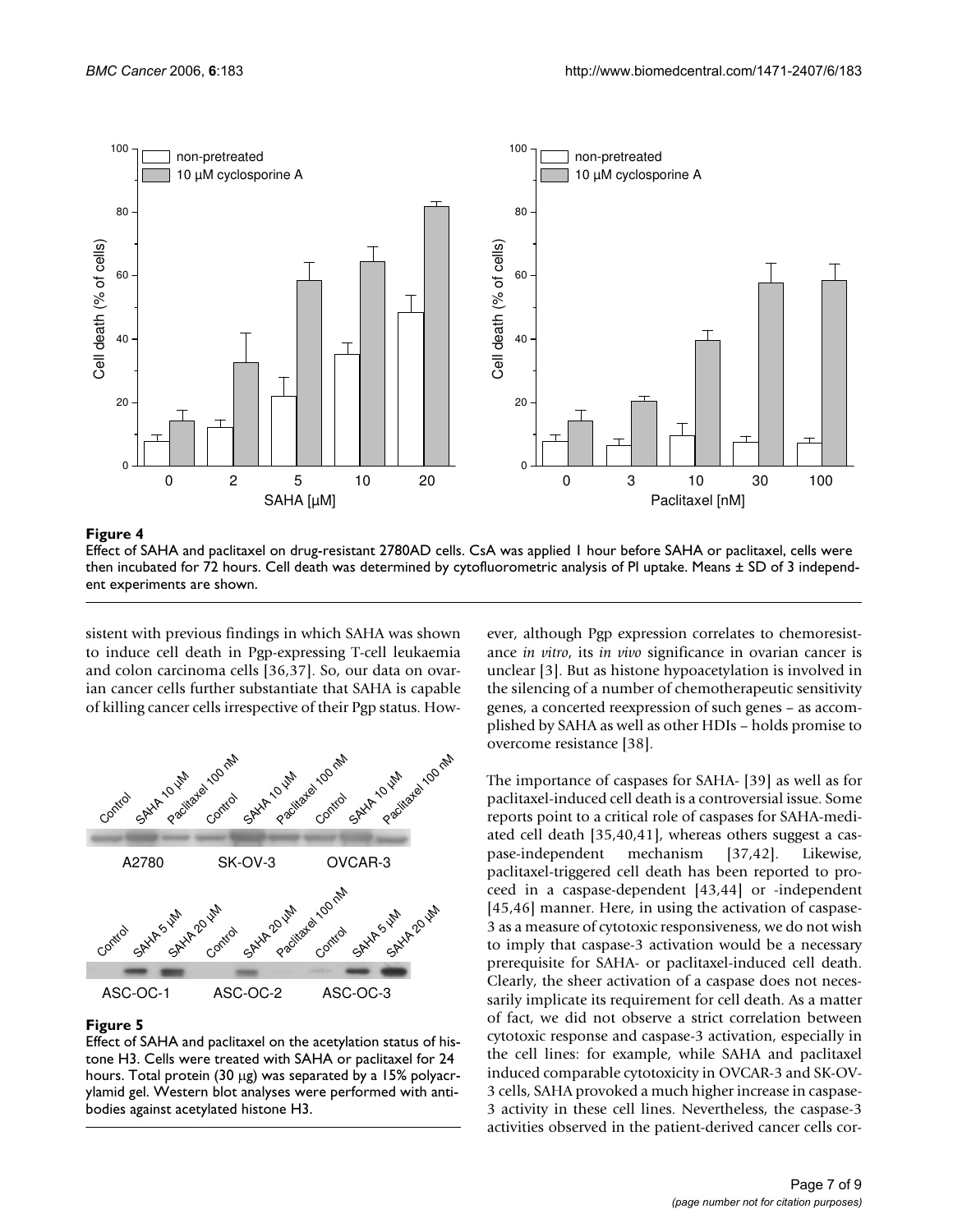roborate the data obtained by Alamar Blue assay: caspase-3 activity was induced by SAHA in all five isolates, but in only two of them by paclitaxel.

# **Conclusion**

In conclusion, we have shown that SAHA is able to kill paclitaxel-resistant ovarian cancer cells from patients. Since SAHA induced cell death *ex vivo*, it might be a promising agent for ovarian cancer therapy *in vivo*. However, such conclusion should be taken cum grano salis due to the small number of patient samples analysed in our study. Nonetheless, as two of the patients showed no response to paclitaxel/carboplatin treatment, it is tempting to speculate that these patients might have benefited from treatment with SAHA.

# **Abbreviations**

CsA: Cyclosporine A

HDIs: histone deacetylase inhibitors

Pgp: P-glycoprotein

PI: propidium iodide

SAHA: suberoylanilide hydroxamic acid

# **Competing interests**

This work was supported by the "Wilhelm Sander-Stiftung, Neustadt/Donau".

# **Authors' contributions**

JS participated in the study design, interpreted the data, and drafted the manuscript. JG, SP, and CS were responsible for acquisition of data. RO and AB assisted in the interpretation of results and revised the article critically. GL evaluated the patient samples for tumour content and assisted in the analysis and interpretation of results. JFB designed and directed the study and helped to draft the manuscript. All authors read and approved the final manuscript.

# **Acknowledgements**

We thank Andrea Plath for excellent technical assistance.

#### **References**

- Ries LAG, Eisner MP, Kosary CL, Hankey BF, Miller BA, Clegg L, Mariotto A, Feuer EJ, Edwards BK, (eds): **SEER Cancer Statistics Review, 1975-2002.** *National Cancer Institute Bethesda, MD,* 2005, **http://seer.cancer.gov/csr/1975\_2002/, based on November 2004 SEER data submission, posted to the SEER web site 2005:** [[http://seer.cancer.gov/csr/1975\\_2002/](http://seer.cancer.gov/csr/1975_2002/)].
- Ozols RF, Bookman MA, Connolly DC, Daly MB, Godwin AK, Schilder RJ, Xu X, Hamilton TC: **[Focus on epithelial ovarian can](http://www.ncbi.nlm.nih.gov/entrez/query.fcgi?cmd=Retrieve&db=PubMed&dopt=Abstract&list_uids=14749123)[cer.](http://www.ncbi.nlm.nih.gov/entrez/query.fcgi?cmd=Retrieve&db=PubMed&dopt=Abstract&list_uids=14749123)** *Cancer Cell* 2004, **5:**19-24.
- 3. Agarwal R, Kaye SB: **[Ovarian cancer: strategies for overcoming](http://www.ncbi.nlm.nih.gov/entrez/query.fcgi?cmd=Retrieve&db=PubMed&dopt=Abstract&list_uids=12835670) [resistance to chemotherapy.](http://www.ncbi.nlm.nih.gov/entrez/query.fcgi?cmd=Retrieve&db=PubMed&dopt=Abstract&list_uids=12835670)** *Nat Rev Cancer* 2003, **3:**502-516.
- 4. Fojo T, Bates S: **[Strategies for reversing drug resistance.](http://www.ncbi.nlm.nih.gov/entrez/query.fcgi?cmd=Retrieve&db=PubMed&dopt=Abstract&list_uids=14576855)** *Oncogene* 2003, **22:**7512-7523.
- 5. Sakamoto M, Kondo A, Kawasaki K, Goto T, Sakamoto H, Miyake K, Koyamatsu Y, Akiya T, Iwabuchi H, Muroya T, Ochiai K, Tanaka T, Kikuchi Y, Tenjin Y: **[Analysis of gene expression profiles associ](http://www.ncbi.nlm.nih.gov/entrez/query.fcgi?cmd=Retrieve&db=PubMed&dopt=Abstract&list_uids=11925933)[ated with cisplatin resistance in human ovarian cancer cell](http://www.ncbi.nlm.nih.gov/entrez/query.fcgi?cmd=Retrieve&db=PubMed&dopt=Abstract&list_uids=11925933) [lines and tissues using cDNA microarray.](http://www.ncbi.nlm.nih.gov/entrez/query.fcgi?cmd=Retrieve&db=PubMed&dopt=Abstract&list_uids=11925933)** *Hum Cell* 2001, **14:**305-315.
- 6. Lamendola DE, Duan Z, Yusuf RZ, Seiden MV: **[Molecular descrip](http://www.ncbi.nlm.nih.gov/entrez/query.fcgi?cmd=Retrieve&db=PubMed&dopt=Abstract&list_uids=12727840)[tion of evolving paclitaxel resistance in the SKOV-3 human](http://www.ncbi.nlm.nih.gov/entrez/query.fcgi?cmd=Retrieve&db=PubMed&dopt=Abstract&list_uids=12727840) [ovarian carcinoma cell line.](http://www.ncbi.nlm.nih.gov/entrez/query.fcgi?cmd=Retrieve&db=PubMed&dopt=Abstract&list_uids=12727840)** *Cancer Res* 2003, **63:**2200-2205.
- 7. Marks P, Rifkind RA, Richon VM, Breslow R, Miller T, Kelly WK: **[His](http://www.ncbi.nlm.nih.gov/entrez/query.fcgi?cmd=Retrieve&db=PubMed&dopt=Abstract&list_uids=11902574)[tone deacetylases and cancer: causes and therapies.](http://www.ncbi.nlm.nih.gov/entrez/query.fcgi?cmd=Retrieve&db=PubMed&dopt=Abstract&list_uids=11902574)** *Nat Rev Cancer* 2001, **1:**194-202.
- 8. Marks PA, Dokmanovic M: **[Histone deacetylase inhibitors: dis](http://www.ncbi.nlm.nih.gov/entrez/query.fcgi?cmd=Retrieve&db=PubMed&dopt=Abstract&list_uids=16307490)[covery and development as anticancer agents.](http://www.ncbi.nlm.nih.gov/entrez/query.fcgi?cmd=Retrieve&db=PubMed&dopt=Abstract&list_uids=16307490)** *Expert Opin Investig Drugs* 2005, **14:**1497-1511.
- 9. Richon VM, Sandhoff TW, Rifkind RA, Marks PA: **[Histone deacety](http://www.ncbi.nlm.nih.gov/entrez/query.fcgi?cmd=Retrieve&db=PubMed&dopt=Abstract&list_uids=10954755)[lase inhibitor selectively induces p21WAF1 expression and](http://www.ncbi.nlm.nih.gov/entrez/query.fcgi?cmd=Retrieve&db=PubMed&dopt=Abstract&list_uids=10954755) [gene-associated histone acetylation.](http://www.ncbi.nlm.nih.gov/entrez/query.fcgi?cmd=Retrieve&db=PubMed&dopt=Abstract&list_uids=10954755)** *Proc Natl Acad Sci U S A* 2000, **97:**10014-10019.
- 10. Drummond DC, Noble CO, Kirpotin DB, Guo Z, Scott GK, Benz CC: **[Clinical development of histone deacetylase inhibitors as](http://www.ncbi.nlm.nih.gov/entrez/query.fcgi?cmd=Retrieve&db=PubMed&dopt=Abstract&list_uids=15822187) [anticancer agents.](http://www.ncbi.nlm.nih.gov/entrez/query.fcgi?cmd=Retrieve&db=PubMed&dopt=Abstract&list_uids=15822187)** *Annu Rev Pharmacol Toxicol* 2005, **45:**495-528.
- 11. Butler LM, Agus DB, Scher HI, Higgins B, Rose A, Cordon-Cardo C, Thaler HT, Rifkind RA, Marks PA, Richon VM: **[Suberoylanilide](http://www.ncbi.nlm.nih.gov/entrez/query.fcgi?cmd=Retrieve&db=PubMed&dopt=Abstract&list_uids=11016644) hydroxamic acid, an inhibitor of histone deacetylase, sup[presses the growth of prostate cancer cells in vitro and in](http://www.ncbi.nlm.nih.gov/entrez/query.fcgi?cmd=Retrieve&db=PubMed&dopt=Abstract&list_uids=11016644) [vivo.](http://www.ncbi.nlm.nih.gov/entrez/query.fcgi?cmd=Retrieve&db=PubMed&dopt=Abstract&list_uids=11016644)** *Cancer Res* 2000, **60:**5165-5170.
- 12. He LZ, Tolentino T, Grayson P, Zhong S, Warrell RPJ, Rifkind RA, Marks PA, Richon VM, Pandolfi PP: **[Histone deacetylase inhibi](http://www.ncbi.nlm.nih.gov/entrez/query.fcgi?cmd=Retrieve&db=PubMed&dopt=Abstract&list_uids=11696577)[tors induce remission in transgenic models of therapy-resist](http://www.ncbi.nlm.nih.gov/entrez/query.fcgi?cmd=Retrieve&db=PubMed&dopt=Abstract&list_uids=11696577)**[ant acute promyelocytic leukemia.](http://www.ncbi.nlm.nih.gov/entrez/query.fcgi?cmd=Retrieve&db=PubMed&dopt=Abstract&list_uids=11696577) **108:**1321-1330.
- 13. Gilbert J, Baker SD, Bowling MK, Grochow L, Figg WD, Zabelina Y, Donehower RC, Carducci MA: **[A phase I dose escalation and](http://www.ncbi.nlm.nih.gov/entrez/query.fcgi?cmd=Retrieve&db=PubMed&dopt=Abstract&list_uids=11489804) [bioavailability study of oral sodium phenylbutyrate in](http://www.ncbi.nlm.nih.gov/entrez/query.fcgi?cmd=Retrieve&db=PubMed&dopt=Abstract&list_uids=11489804) [patients with refractory solid tumor malignancies.](http://www.ncbi.nlm.nih.gov/entrez/query.fcgi?cmd=Retrieve&db=PubMed&dopt=Abstract&list_uids=11489804)** *Clin Cancer Res* 2001, **7:**2292-2300.
- 14. Sandor V, Bakke S, Robey RW, Kang MH, Blagosklonny MV, Bender J, Brooks R, Piekarz RL, Tucker E, Figg WD, Chan KK, Goldspiel B, Fojo AT, Balcerzak SP, Bates SE: **[Phase I trial of the histone](http://www.ncbi.nlm.nih.gov/entrez/query.fcgi?cmd=Retrieve&db=PubMed&dopt=Abstract&list_uids=11895901) [deacetylase inhibitor, depsipeptide \(FR901228, NSC](http://www.ncbi.nlm.nih.gov/entrez/query.fcgi?cmd=Retrieve&db=PubMed&dopt=Abstract&list_uids=11895901) [630176\), in patients with refractory neoplasms.](http://www.ncbi.nlm.nih.gov/entrez/query.fcgi?cmd=Retrieve&db=PubMed&dopt=Abstract&list_uids=11895901)** *Clin Cancer Res* 2002, **8:**718-728.
- 15. Gore SD, Weng LJ, Figg WD, Zhai S, Donehower RC, Dover G, Grever MR, Griffin C, Grochow LB, Hawkins A, Burks K, Zabelena Y, Miller CB: **[Impact of prolonged infusions of the putative differ](http://www.ncbi.nlm.nih.gov/entrez/query.fcgi?cmd=Retrieve&db=PubMed&dopt=Abstract&list_uids=11948101)[entiating agent sodium phenylbutyrate on myelodysplastic](http://www.ncbi.nlm.nih.gov/entrez/query.fcgi?cmd=Retrieve&db=PubMed&dopt=Abstract&list_uids=11948101) [syndromes and acute myeloid leukemia.](http://www.ncbi.nlm.nih.gov/entrez/query.fcgi?cmd=Retrieve&db=PubMed&dopt=Abstract&list_uids=11948101)** *Clin Cancer Res* 2002, **8:**963-970.
- 16. Kelly WK, Richon VM, O'Connor O, Curley T, MacGregor-Curtelli B, Tong W, Klang M, Schwartz L, Richardson S, Rosa E, Drobnjak M, Cordon-Cordo C, Chiao JH, Rifkind R, Marks PA, Scher H: **[Phase I](http://www.ncbi.nlm.nih.gov/entrez/query.fcgi?cmd=Retrieve&db=PubMed&dopt=Abstract&list_uids=14506144) [clinical trial of histone deacetylase inhibitor: suberoylanilide](http://www.ncbi.nlm.nih.gov/entrez/query.fcgi?cmd=Retrieve&db=PubMed&dopt=Abstract&list_uids=14506144) [hydroxamic acid administered intravenously.](http://www.ncbi.nlm.nih.gov/entrez/query.fcgi?cmd=Retrieve&db=PubMed&dopt=Abstract&list_uids=14506144)** *Clin Cancer Res* 2003, **9:**3578-3588.
- 17. Ryan QC, Headlee D, Acharya M, Sparreboom A, Trepel JB, Ye J, Figg WD, Hwang K, Chung EJ, Murgo A, Melillo G, Elsayed Y, Monga M, Kalnitskiy M, Zwiebel J, Sausville EA: **[Phase I and pharmacokinetic](http://www.ncbi.nlm.nih.gov/entrez/query.fcgi?cmd=Retrieve&db=PubMed&dopt=Abstract&list_uids=15851766) [study of MS-275, a histone deacetylase inhibitor, in patients](http://www.ncbi.nlm.nih.gov/entrez/query.fcgi?cmd=Retrieve&db=PubMed&dopt=Abstract&list_uids=15851766) [with advanced and refractory solid tumors or lymphoma.](http://www.ncbi.nlm.nih.gov/entrez/query.fcgi?cmd=Retrieve&db=PubMed&dopt=Abstract&list_uids=15851766)** *J Clin Oncol* 2005, **23:**3912-3922.
- 18. Kelly WK, O'Connor OA, Krug LM, Chiao JH, Heaney M, Curley T, MacGregore-Cortelli B, Tong W, Secrist JP, Schwartz L, Richardson S, Chu E, Olgac S, Marks PA, Scher H, Richon VM: **[Phase I study of](http://www.ncbi.nlm.nih.gov/entrez/query.fcgi?cmd=Retrieve&db=PubMed&dopt=Abstract&list_uids=15897550) [an oral histone deacetylase inhibitor, suberoylanilide](http://www.ncbi.nlm.nih.gov/entrez/query.fcgi?cmd=Retrieve&db=PubMed&dopt=Abstract&list_uids=15897550) [hydroxamic acid, in patients with advanced cancer.](http://www.ncbi.nlm.nih.gov/entrez/query.fcgi?cmd=Retrieve&db=PubMed&dopt=Abstract&list_uids=15897550)** *J Clin Oncol* 2005, **23:**3923-3931.
- 19. Strait KA, Dabbas B, Hammond EH, Warnick CT, Iistrup SJ, Ford CD: **Cell cycle blockade and differentiation of ovarian cancer cells [by the histone deacetylase inhibitor trichostatin A are asso](http://www.ncbi.nlm.nih.gov/entrez/query.fcgi?cmd=Retrieve&db=PubMed&dopt=Abstract&list_uids=12479699)[ciated with changes in p21, Rb, and Id proteins.](http://www.ncbi.nlm.nih.gov/entrez/query.fcgi?cmd=Retrieve&db=PubMed&dopt=Abstract&list_uids=12479699)** *Mol Cancer Ther* 2002, **1:**1181-1190.
- 20. Chobanian NH, Greenberg VL, Gass JM, Desimone CP, Van Nagell JR, Zimmer SG: **[Histone deacetylase inhibitors enhance paclit](http://www.ncbi.nlm.nih.gov/entrez/query.fcgi?cmd=Retrieve&db=PubMed&dopt=Abstract&list_uids=15160991)[axel-induced cell death in ovarian cancer cell lines independ](http://www.ncbi.nlm.nih.gov/entrez/query.fcgi?cmd=Retrieve&db=PubMed&dopt=Abstract&list_uids=15160991)[ent of p53 status.](http://www.ncbi.nlm.nih.gov/entrez/query.fcgi?cmd=Retrieve&db=PubMed&dopt=Abstract&list_uids=15160991)** *Anticancer Res* 2004, **24:**539-545.